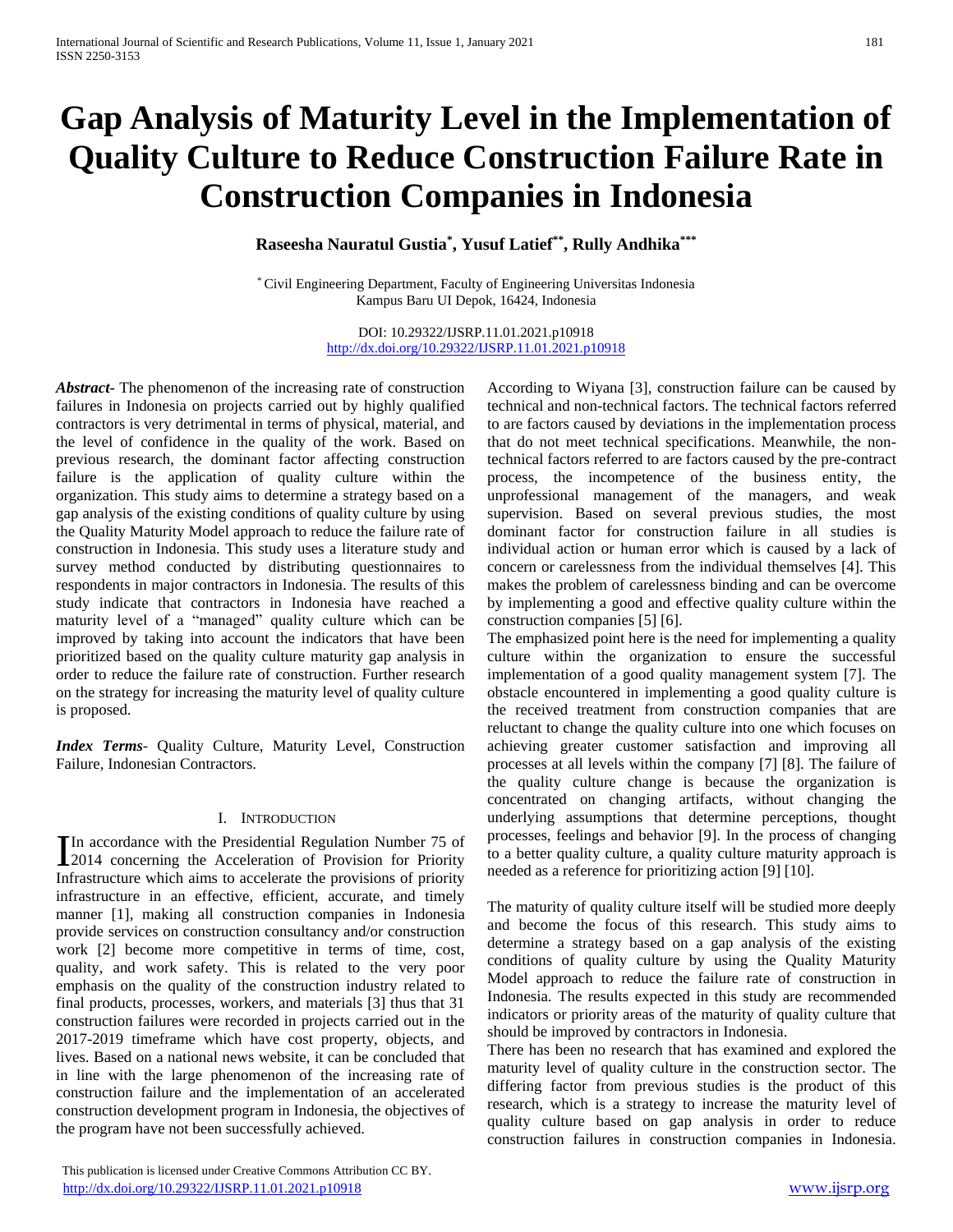Thus, this research is only limited to its object, namely contractors in Indonesia, due to the different conditions of culture that exist in different countries.

## II. THEORITICAL STUDY

## *1. Quality Culture in Construction Companies*

There are already quality management requirements applied by construction companies in Indonesia, where all construction companies participating in a bid must "have a Quality Management Certificate, Environmental Management Certificate, and Occupational Health and Safety Certificate; (only required for Complex/High-Risk Construction Works and/or designated for Large Business Qualifications)" [11] and that Class 7 construction companies (the highest class of construction company qualifications in Indonesia) must have a valid ISO 9001 certification to be eligible for conducting a construction project [12]. From the two examples of regulations and definitions above, it can be said that a quality management system already exists in Indonesia. However, with the abundance of construction failure, it can be said that the problem of the quality culture itself is not the absence of a quality management system, but the implementation of the system.

Several differences must be considered when implementing a quality program to a construction project [13] since almost all construction projects are unique products. Construction projects are usually evaluated subjectively, and the participants in a construction project (Owner, Planner, Main Contractor, Subcontractor, Material supplier, etc.) are different for each project [14]. These difficulties make a quality management system that relies on uniformity and stability difficult to implement in the construction industry.

These difficulties, in addition to the high cost of certification, make companies reluctant to consistently conduct a quality management system [15]. They are only willing to try to run more consistently if the regulation urges them to do so. Many studies that have been conducted state that the implementation of ISO quality management by construction companies is only intended to meet requirements, both from the government and from clients, as is the case in Indonesia [7]. As a result, the implementation of quality culture aspects in construction companies in Indonesia has not been done to the fullest extent [16].

# *2. Construction Failure*

Construction failure is a condition where the results of construction work are not in accordance with the work specifications that have been agreed in the contract, either partially or completely, as a result of errors made by service users or service providers [17]. Moreover, based on Watt (1999), construction failure is a failure or deficiency in the function, performance, legal requirements, or requirements of building users, which can be in the form of structures, services, or other facilities of the affected building [18].

Josephson & Hammarlund (1999) state that the direct causes of construction errors are mainly due to individuals who are affected by conditions. This is in accordance with the statement by Beukel (1994) that building defects occur because of the failure of the system that regulates worker activities [19]. Based on a study conducted by Josephson & Hammarlund (1999), it was identified that approximately 50% of the cost of errors was derived from what they called motivation defects. Motivation defect is categorized as a defect caused by the desire of individuals to contribute, through their own actions, to the resulting organizational actions. Of the 50% defects caused by this motivation, the results of the research stated that most of them were due to forgetfulness or carelessness, only a few were due to intention, and about 29% were due to lack of knowledge, while a small proportion was due to lack of communication, due to pressure, and also risk factors [20].

## *3. Maturity Level of Quality Culture*

Based on the literature review, the quality culture maturity model is necessary for developing a quality culture in a company. This is because a company needs organizational assistance in assessing their current level of quality culture and identifying actions needed to be done to increase the maturity level [10]. A quality maturity approach is indispensable as a tool for cultural change which often fails [9].

According to Wilson (2015), there are five levels in the measurement of maturity known as the Quality Maturity Model or QMM. The five levels of QMM are Ad hoc - Repeatable - Defined - Managed - Continuous [9].

TABLE I. THE FIVE LEVELS OF MATURITY MODEL

| Level          | Komponen   | <b>Definitions</b>                                                                                                                                      |
|----------------|------------|---------------------------------------------------------------------------------------------------------------------------------------------------------|
| 1              | Ad hoc     | is<br>Implementation of quality culture                                                                                                                 |
| $\mathfrak{D}$ | Repeatable | nonexistent or chaotic.<br>Implementation of quality culture is                                                                                         |
|                |            | existent but not well-defined or well-<br>structured.                                                                                                   |
| 3              | Defined    | Implementation of quality culture<br>$\overline{1}$<br>existent and well-defined, but<br>not                                                            |
|                |            | routinely conducted.                                                                                                                                    |
| 4              | Managed    | Implementation of quality culture is well-                                                                                                              |
|                |            | defined and routinely executed, but not<br>routinely evaluated or even if it is,<br>evaluation results are not followed with<br>corrective improvement. |
| 5              | Continuous | Implementation of quality culture is well-<br>defined, routinely executed, routinely<br>evaluated, and sustainably improved.                            |

# III. METHOD

# *1.Research Method*

This research was conducted with construction companies in Indonesia as the objects of research. The research variables were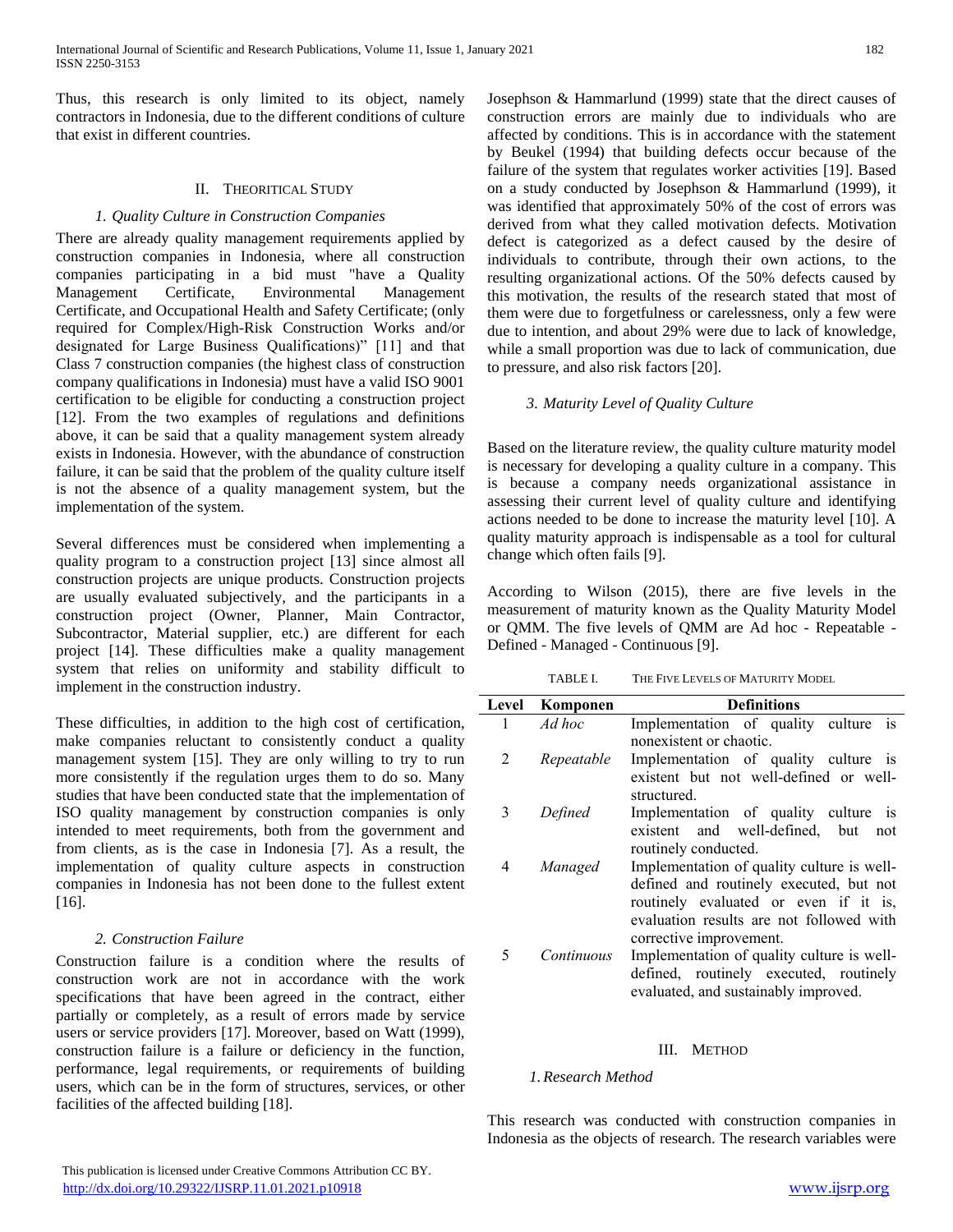determined by conducting literature studies and expert validation. The expected conditions regarding the maturity level of quality culture are obtained from 26 experts with expert qualifications or experts in the field of construction who have at least 10 years of experience, with minimum positions at the manager level with minimum academic qualification of a bachelor's degree. The existing condition of the maturity level of quality culture is obtained from the results of distributing questionnaires to 217 respondents who work for 32 contractors in Indonesia. The results of data collection on existing conditions, maturity level, quality culture are tested first with Data Adequacy Test (KMO & Bartlett), Comparative Homogeneity Test (Independent T Sample & Anova), Validation Test (Product moment Pearson Correlation), and Reliability Test (Cornbach's Alpa) with SPSS software.

The product of this research is the existing condition of the maturity level of quality culture in construction companies. With this, a gap analysis can be carried out with optimum conditions in order to reduce the rate of construction failure in construction companies in Indonesia. The results of data analysis will be represented in the form of a spider web diagram.

Fig. 1. Stages of Research Methodology



*2.Research Variables (Dimensions of Quality Culture Maturity Level & Construction Failure)*

There are 5 (five) variables for the dimensions of Quality Culture Maturity Level that can be used to assess the implementation of the culture, especially in construction companies, according to the literature review and expert validation. The variables and indicators (sub-variables) that have been identified based on the sources are:

TABLE II. RESEARCH VARIABLES

 This publication is licensed under Creative Commons Attribution CC BY. <http://dx.doi.org/10.29322/IJSRP.11.01.2021.p10918> [www.ijsrp.org](http://ijsrp.org/)

| No.            | Variable       | Indicator (Sub-Variable)                                  | Description                         | Sources               |
|----------------|----------------|-----------------------------------------------------------|-------------------------------------|-----------------------|
| X1             | Leadership     | Vision and Values Setting,                                | Working in a                        | Wilson                |
|                |                | Trust,<br>Inspiration and Motivation,                     | system<br>and<br>process with a     | (2015);<br>Nesensohn, |
|                |                | Decision Making,                                          | group of people                     | Bryde,                |
|                |                | Commitment of Leaders                                     | working<br>with                     | Ocheng $&$            |
|                |                | Setting,                                                  | another<br>one                      | Fearon                |
|                |                | Expectations/Straightforward                              | requires a sense                    | (2015);               |
|                |                | Language.                                                 | of leadership to                    | Flyvbjerk             |
|                |                |                                                           | develop                             | (2012);               |
|                |                |                                                           | missions<br>and                     | Spiak                 |
|                |                |                                                           | visions of the<br>organization      | (2012),<br>Wibowo &   |
|                |                |                                                           | into<br>$\mathbf{a}$                | Waluyu                |
|                |                |                                                           | sustainable                         | $(2015)$ ;            |
|                |                |                                                           | development.                        | Wan                   |
| X <sub>2</sub> | Management &   | Knowledge Management,                                     | The                                 | Mahmood               |
|                | Communication  | Process Management,                                       | implementation                      | &                     |
|                |                | Vertical Alignment,                                       | of<br>managerial                    | Mohammed              |
|                |                | Horizontal Alignment,                                     | and                                 | (2008);               |
|                |                | Optimization,                                             | communications<br>of                | Andersen<br>& Jessen  |
|                |                | Making of Strategic Plan,<br>Progress Monitoring,         | aspects<br>organization             | (2002),               |
|                |                | Performance Measurement,                                  | that is related                     | Jarrat,               |
|                |                | Documentation,                                            | with the failure                    | (1985):               |
|                |                | Flow of Communication,                                    | of                                  | Batara                |
|                |                | Consistency,                                              | implementing a                      | (2020).               |
|                |                | Fulfillment,                                              | quality                             |                       |
|                |                | Proactive/Preventive,                                     | management                          |                       |
|                |                | Root<br>Cause                                             | system is often                     |                       |
|                |                | Analysis/Corrective Action,<br>Suitability<br>of Employee | caused by the<br>lack of clear      |                       |
|                |                | Structure,                                                | objective,                          |                       |
|                |                | Customer Feedback.                                        | unrealistic team                    |                       |
|                |                |                                                           | expectations,                       |                       |
|                |                |                                                           | inadequate                          |                       |
|                |                |                                                           | management                          |                       |
|                |                |                                                           | support,<br>and                     |                       |
|                |                |                                                           | lack<br>of                          |                       |
|                |                |                                                           | implementation<br>strategies.       |                       |
| X3             | Learning &     | Employee Empowerment,                                     | An emphasis on                      |                       |
|                | Empowerment    | Current Nature and Level or                               | team learning,                      |                       |
|                |                | Learning,                                                 | the sharing of                      |                       |
|                |                | Employee<br>Incentive<br>to                               | knowledge, and                      |                       |
|                |                | Innovate,                                                 | organizational                      |                       |
|                |                | Contribution,<br>Teamwork.                                | learning pushes<br>collaborative    |                       |
|                |                |                                                           | learning, which                     |                       |
|                |                |                                                           | surpasses                           |                       |
|                |                |                                                           | individual                          |                       |
|                |                |                                                           | learning, as well                   |                       |
|                |                |                                                           | as<br>equips                        |                       |
|                |                |                                                           | employees<br>a                      |                       |
|                |                |                                                           | new way<br>of                       |                       |
|                |                |                                                           | behaving<br>(offering<br>the        |                       |
|                |                |                                                           | right skills and                    |                       |
|                |                |                                                           | attitude) which                     |                       |
|                |                |                                                           | describes                           |                       |
|                |                |                                                           | empowerment                         |                       |
|                |                |                                                           | as a process in                     |                       |
|                |                |                                                           | which authority<br>trickles<br>down |                       |
|                |                |                                                           | from the vision                     |                       |
|                |                |                                                           | of<br>company                       |                       |
|                |                |                                                           | executives<br>to                    |                       |
|                |                |                                                           | lower-level                         |                       |
|                |                |                                                           | employees.                          |                       |
| X4             | Organizational | Attitude Towards Risk,                                    | In<br>the                           |                       |
|                | Attitude       | Attitude Towards Quality,                                 | implementation<br>of                |                       |
|                |                | Attitude Towards Quality<br>Improvement,                  | quality<br>management, it           |                       |
|                |                | Attitude Towards Change,                                  | is recommended                      |                       |
|                |                | Presence of Change,                                       | that<br>all                         |                       |
|                |                | Initiative<br>Quality<br>on                               | managers alter                      |                       |
|                |                | Improvement,                                              | the organization                    |                       |
|                |                | Presence of Responsibility                                | into<br>a<br>more                   |                       |
|                |                | on Quality,<br>Attitude Towards Mistakes,                 | flexible,<br>agile,<br>adaptive,    |                       |
|                |                | Justice (Focus on Process),                               | responsive, and                     |                       |
|                |                | Advantages/Functional                                     | value-adding                        |                       |
|                |                | Skills,                                                   | structure/                          |                       |
|                |                | Customer<br>Service                                       |                                     |                       |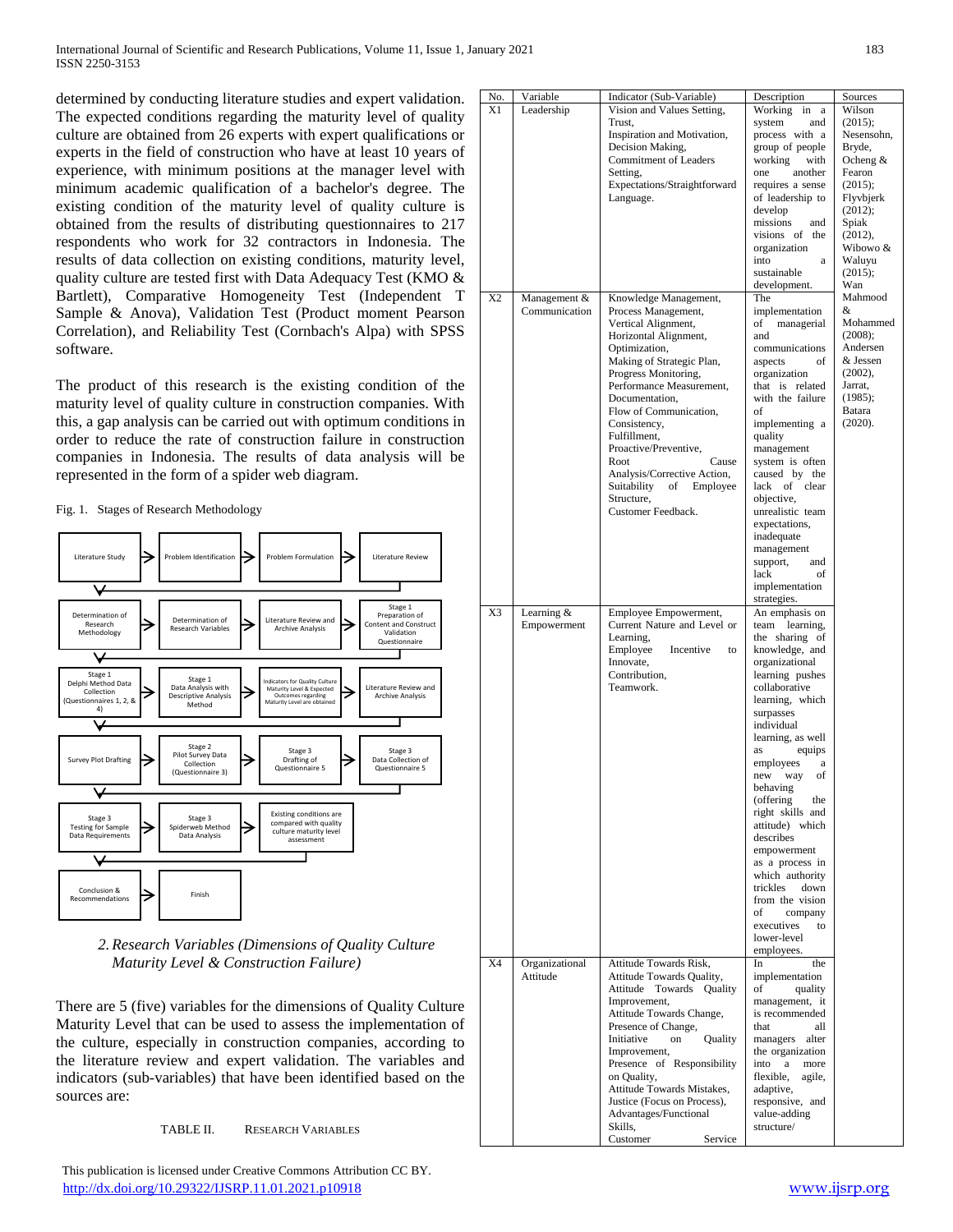International Journal of Scientific and Research Publications, Volume 11, Issue 1, January 2021 184 ISSN 2250-3153

| No.            | Variable            | Indicator (Sub-Variable)                         | Description           | Sources    |                   | have also become the  |                                 | improvement          |
|----------------|---------------------|--------------------------------------------------|-----------------------|------------|-------------------|-----------------------|---------------------------------|----------------------|
|                |                     | (Definition of Quality).                         |                       |            |                   | basis for the         |                                 | activities.          |
| X <sub>5</sub> | Investment on       | Towards<br>Attitude                              | Intellectual          |            |                   | formulation of all    |                                 |                      |
|                | Human               | Employees,                                       | property<br><b>as</b> |            |                   | policies, procedures, |                                 |                      |
|                | Resources           | Training Accuracy,                               | skills<br>and<br>the  |            |                   | targets, performance  |                                 |                      |
|                |                     | Employee Development,                            | employee's            |            |                   | indicators/KPIs and   |                                 |                      |
|                |                     | Awarding and Recognition                         | knowledge<br>on       |            |                   | employee              |                                 |                      |
|                |                     | of Employees,                                    | manpower<br>1n        |            |                   | development plans.    |                                 |                      |
|                |                     | Punishment on Employees.                         | implementing          |            |                   | Upper management      |                                 |                      |
|                |                     |                                                  | quality culture.      |            |                   | has defined,          |                                 | Leaders inspire,     |
| No.            | Variable            | Description                                      |                       | Sources    |                   | communicated and      | Top-level<br>management fosters | motivate,            |
| Y1             | <b>Rework Costs</b> | The cost expended in the process of adjustment   |                       | Peter E.D. |                   | aligned the           | trust from                      | encourage,           |
|                |                     | of initial requirements by conducting fulfilment |                       | Love, Teo, |                   | company's vision and  | employees and                   | organize, and direct |
|                |                     | and correction to pursue existing deviations.    |                       | &          | <b>Continuous</b> | values. All           | creates a feeling of            | employees to         |
| Y <sub>2</sub> | Rework              | The activities needed to be conducted to achieve |                       | Morrison.  |                   | employees have        | openness.                       | ensure that all      |
|                | Occurrences         | behinds/deviations from the previously<br>left   |                       | (2018).    |                   | implemented it and it | Management gets                 | aspects of achieving |
|                |                     | existing requirements.                           |                       |            |                   | has become a daily    | sympathy from all               | quality culture      |
|                |                     |                                                  |                       |            |                   | behavior that is      | employees.                      | maturity can be      |
|                |                     |                                                  |                       |            |                   | always tried to be    |                                 | formed.              |

In stage 1 of expert validation, the content and construct variable is validated by conducting a descriptive analysis of the variables & indicators of Quality Culture Maturity. There are 5 Variables & 42 indicators that have been validated as the appropriate quality culture maturity variables that affect construction failure rate. At this stage, several variables are added on the basis of advice from experts & previous research.

#### IV. RESULT & DISCUSSION

The 5 variables and 42 indicators (sub-variables) above are used as a reference for assessing the Quality Culture Maturity Level, specifically for contractors. From the list of variables and indicators (sub-variables) above, the dimensions of maturity, which are a view of information management, project as strategy, work processes and deliverables, organizational culture, and data standards [21] have been accommodated. Furthermore, the identification of maturity conditions at each level of indicator (sub-variables) that has been validated by the expert (in the expert validation process stage 2) is as follows.

TABLE III. EXAMPLE OF INDICATOR AND QUALITY CULTURE MATURITY LEVEL

| Indicator /<br><b>Maturity Level</b> | X1.1. Vision and<br><b>Mission Setting</b>                                                                                                                                                                                     | <b>X1.2. Trust</b>                                                                                                          | X1.3. Inspiration<br>and Motivation                                                        |
|--------------------------------------|--------------------------------------------------------------------------------------------------------------------------------------------------------------------------------------------------------------------------------|-----------------------------------------------------------------------------------------------------------------------------|--------------------------------------------------------------------------------------------|
| Ad-Hoc                               | Upper management<br>has not set a vision<br>and values.                                                                                                                                                                        | Management creates<br>a sense of distrust<br>and eliminates a<br>climate of openness.                                       | Unmotivated.                                                                               |
| Repeatable                           | Upper management<br>has clearly defined<br>the company's vision<br>and values and it has<br>been implemented in<br>the company culture,<br>but it is still difficult<br>for employees to<br>understand.                        | There is a sense of<br>distrust towards the<br>upper management<br>who lacks<br>understanding<br>which hinders<br>openness. | New employees are<br>generally<br>motivated, but over<br>time it will vanish.              |
| <b>Defined</b>                       | Upper management<br>has defined the<br>company's vision and<br>values and<br>communicated them<br>to all employees<br>through various<br>media including<br>dialogue sessions and<br>through the induction<br>of new employees | There is a bit of<br>distrust towards the<br>upper management.<br>However, there is<br>still a little sense of<br>openness. | Some employees<br>are motivated while<br>some are not,<br>depending on each<br>individual. |
| <b>Managed</b>                       | The company's<br>vision and values<br>have been defined<br>and communicated to<br>all employees and                                                                                                                            | There is a sense of<br>trust towards the<br>upper management<br>as well as a feeling<br>of openness.                        | Certain teams/fields<br>have been<br>motivated and<br>inspired to carry out<br>quality     |

*1.Assessment on the Expected & Existing Conditions of Quality Culture Maturity Level in Indonesia* 

maintained.

The collection of the questionnaire data regarding the conditions of quality culture maturity level was distributed to 31 contractors and thus data from 124 respondents were obtained. Furthermore, the data sufficiency test, the validity test homogeneity, and the reliability test were carried out using the SPSS software on the results of the main questionnaire data. After the data is proven sufficient, homogeneous, valid, and reliable, it is followed by data processing and analysis.

Data processing is conducted to determine 2 findings. The first is a comparison between the existing and expected maturity level quality culture conditions based on the data obtained from respondents. The second is the relationship between the X variable (from each indicator) and the Construction Failure Variable, namely the Re-work Cost and the Re-work Amount based on the Pearson Correlation Test of the respondent data. The following is the value of the maturity level of quality culture in construction companies in Indonesia, which is shown in Table 4 along with the deviation between the expected conditions and the relationship between the Maturity Level of Quality Culture and Construction Failure.

TABLE IV. RESULT OF MATURITY LEVEL IN IMMPLEMENTATION OF QUALITY CULTTIRE IN INDONESIA

|      |                                                                                                                                                              | <b>Expecte</b><br>d | <b>Existin</b>                                                      | Gap<br>betwee                      | <b>Correlation of X</b><br>with         |           |
|------|--------------------------------------------------------------------------------------------------------------------------------------------------------------|---------------------|---------------------------------------------------------------------|------------------------------------|-----------------------------------------|-----------|
| Code | g<br>Quality<br>Quality<br>Culture<br>Culture<br><b>Indicator</b><br><b>Maturit</b><br><b>Maturity</b><br>Level<br>y Level<br>Conditi<br>Conditi<br>on<br>on |                     | n<br><b>Expect</b><br>ed &<br><b>Existin</b><br>g<br>Conditi<br>ons | Y <sub>1</sub><br>(Rework<br>Cost) | <b>Y2</b><br>(Rew<br>ork<br>Amou<br>nt) |           |
| X1.1 | Vision and<br>Values<br>Setting                                                                                                                              | 5                   | $\overline{4}$                                                      | $-1$                               | $.220**$                                | $.142*$   |
| X1.2 | Trust                                                                                                                                                        | 5                   | $\overline{4}$                                                      | $-1$                               | $.208**$                                | 0.117     |
| X1.3 | Inspiration<br>and<br>Motivation                                                                                                                             | 5                   | $\overline{4}$                                                      | $-1$                               | $.229**$                                | $.222**$  |
| X1.4 | Decision<br>Making                                                                                                                                           | 5                   | $\overline{4}$                                                      | $-1$                               | $.234***$                               | $.261***$ |
| X1.5 | Commitme<br>nt of<br>Leaders                                                                                                                                 | 5                   | $\overline{4}$                                                      | $-1$                               | $.200**$                                | $.241**$  |
| X1.6 | Setting<br>Expectation                                                                                                                                       | 5                   | 3                                                                   | $-2$                               | $.177***$                               | $.239**$  |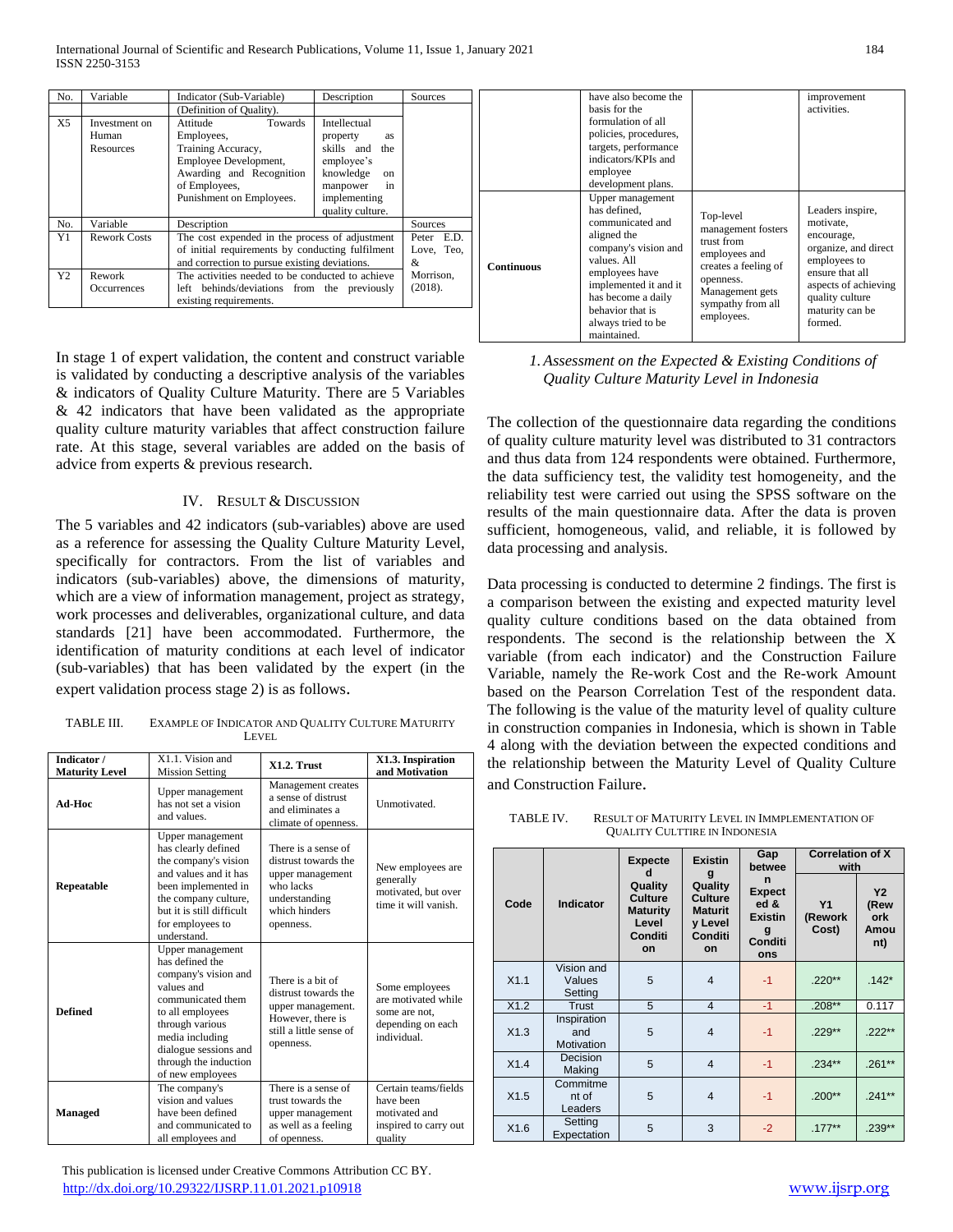|       |                                                        | <b>Expecte</b>                                                              | <b>Existin</b>                                                               | Gap<br>betwee                                                       | <b>Correlation of X</b><br>with    |                                         |
|-------|--------------------------------------------------------|-----------------------------------------------------------------------------|------------------------------------------------------------------------------|---------------------------------------------------------------------|------------------------------------|-----------------------------------------|
| Code  | Indicator                                              | d<br>Quality<br><b>Culture</b><br><b>Maturity</b><br>Level<br>Conditi<br>on | g<br>Quality<br><b>Culture</b><br><b>Maturit</b><br>y Level<br>Conditi<br>on | n<br><b>Expect</b><br>ed &<br><b>Existin</b><br>g<br>Conditi<br>ons | Y <sub>1</sub><br>(Rework<br>Cost) | <b>Y2</b><br>(Rew<br>ork<br>Amou<br>nt) |
|       | s/Straightfo<br>rward<br>Language                      |                                                                             |                                                                              |                                                                     |                                    |                                         |
| X2.1  | Knowledge<br>Manageme<br>nt                            | 5                                                                           | $\overline{4}$                                                               | $-1$                                                                | $.238**$                           | $.157*$                                 |
| X2.2  | Process<br>Manageme<br>nt                              | 5                                                                           | $\overline{4}$                                                               | $-1$                                                                | $.423**$                           | $.149*$                                 |
| X2.3  | Vertical<br>Alignment                                  | 5                                                                           | 5                                                                            | 0                                                                   | .282**                             | .238**                                  |
| X2.4  | Horizontal<br>Alignment                                | 5                                                                           | $\overline{4}$                                                               | $-1$                                                                | $.284**$                           | $.211**$                                |
| X2.5  | Optimizatio<br>n                                       | 5                                                                           | $\overline{4}$                                                               | $-1$                                                                | $.178***$                          | $.198**$                                |
| X2.6  | Making of<br>Strategic<br>Plan                         | 5                                                                           | $\overline{4}$                                                               | $-1$                                                                | $.225***$                          | $.290**$                                |
| X2.7  | Progress<br>Monitoring                                 | 5                                                                           | $\overline{4}$                                                               | $-1$                                                                | $.280**$                           | $.220**$                                |
| X2.8  | Performanc<br>e<br>Measureme<br>nt                     | 5                                                                           | $\overline{4}$                                                               | $-1$                                                                | $.211***$                          | $.202***$                               |
| X2.9  | Documenta<br>tion                                      | 5                                                                           | $\overline{4}$                                                               | $-1$                                                                | $.189**$                           | 0.123                                   |
| X2.10 | Flow of<br>Communica<br>tion                           | 5                                                                           | $\overline{4}$                                                               | $-1$                                                                | $.193***$                          | $.216***$                               |
| X2.11 | Consistenc<br>У                                        | 5                                                                           | $\overline{4}$                                                               | $-1$                                                                | $.236**$                           | $.173*$                                 |
| X2.12 | Fulfillment                                            | 5                                                                           | $\overline{4}$                                                               | $-1$                                                                | $.182**$                           | $.163*$                                 |
| X2.13 | Proactive/P<br>reventive                               | 5                                                                           | $\overline{4}$                                                               | $-1$                                                                | $.233**$                           | $.195***$                               |
| X2.14 | <b>Root Cause</b><br>Analysis/Co<br>rrective<br>Action | 5                                                                           | $\overline{4}$                                                               | $-1$                                                                | $.169*$                            | $.146*$                                 |
| X2.15 | Suitability<br>of<br>Employee<br><b>Structure</b>      | 5                                                                           | $\overline{4}$                                                               | $-1$                                                                | $.316**$                           | $.204**$                                |
| X2.16 | Customer<br>Feedback                                   | 5                                                                           | $\overline{4}$                                                               | $-1$                                                                | $.179**$                           | $.211***$                               |
| X3.1  | <b>Employee</b><br>Empowerm<br>ent                     | 5                                                                           | $\overline{4}$                                                               | $-1$                                                                | .206**                             | 276**                                   |
| X3.2  | Current<br>Nature and<br>Level or<br>Learning          | 5                                                                           | 3                                                                            | $-2$                                                                | $.199**$                           | $.191**$                                |
| X3.3  | Employee<br>Incentive to<br>Innovate                   | 5                                                                           | 5                                                                            | 0                                                                   | $.203**$                           | $.252**$                                |
| X3.4  | Contributio<br>n.                                      | 5                                                                           | $\overline{4}$                                                               | $-1$                                                                | $.224**$                           | $.331**$                                |
| X3.5  | <b>Teamwork</b>                                        | 5                                                                           | $\overline{4}$                                                               | $-1$                                                                | $.198**$                           | 0.114                                   |
| X4.1  | Attitude<br>Towards<br><b>Risk</b>                     | 4                                                                           | 3                                                                            | $-1$                                                                | $.173*$                            | $.202**$                                |
| X4.2  | Attitude<br>Towards<br>Quality                         | 5                                                                           | $\overline{4}$                                                               | $-1$                                                                | $.154*$                            | $.206**$                                |
| X4.3  | Attitude<br>Towards<br>Quality<br>Improveme<br>nt      | 5                                                                           | $\overline{4}$                                                               | -1                                                                  | $.257**$                           | $.290**$                                |
| X4.4  | Attitude<br>Towards<br>Change                          | 5                                                                           | $\overline{4}$                                                               | $-1$                                                                | $.322**$                           | $.178**$                                |
| X4.5  | Presence of<br>Change                                  | 5                                                                           | $\overline{4}$                                                               | $-1$                                                                | $.185***$                          | $.159*$                                 |
| X4.6  | Initiative on                                          | 5                                                                           | 4                                                                            | $-1$                                                                | .295**                             | 198**                                   |

**Code Indicator Expecte d Quality Culture Maturity Level Conditi on Existin g Quality Culture Maturit y Level Conditi on Gap betwee n Expect ed & Existin g Conditi ons Correlation of X with Y1 (Rework Cost) Y2 (Rew ork Amou nt) Quality** Improveme nt X4.7 Presence of Responsibil ity on **Quality** 5 **5** 5 0 .209\*\* .185\*\* X4.8 Attitude Towards Mistakes 5  $\begin{array}{|c|c|c|c|c|c|c|c|} \hline \end{array}$  4  $\begin{array}{|c|c|c|c|c|} \hline \end{array}$  .194\*\*  $\begin{array}{|c|c|c|c|c|c|} \hline \end{array}$  .165\* X4.9 Justice (Focus on Process)  $5 \t 4 \t 1 \t 0.112 \t 177**$ X4.10 Advantages /Functional Skills 5 4  $-1$  .224\*\* .186\*\* X4.11 Customer Service (Definition of Quality)  $5 \t 4 \t -1 \t 173^* \t 144^*$ X5.1 Attitude Towards **Employees** 5 3 3 -2 .318\*\* .272\*\* X5.2 Training<br>Accuracy  $\frac{1}{2}$  Accuracy  $\begin{vmatrix} 5 & 4 & -1 & 287^{**} \\ 0 & -287^{**} & -1 & -1 \end{vmatrix}$ X5.3 **Employee** Developme nt 5 4  $-1$  .208\*\* .244\*\* X5.4 Awarding and **Recognition** of **Employees** 5 4  $-1$  .175\* .265\*\* X5.5 Punishment on **Employees** 5 4 -1 .196\*\* .288\*\* **Average 5 4**

\*\*. Correlation is significant at the 0.01 level (2-tailed).

\*. Correlation is significant at the 0.05 level (2-tailed).

## *2.Analysis on the Gap Between Existing and Expected Condition of Quality Culture Maturity Level*

From Table 4, which shows the value of the expected and existing conditions for all contractors is obtained, the analysis based on the gap between the expected conditions and the existing conditions is divided based on the following variables.

*a) Leadership*

Fig. 2. Spider Web Diagram for the Leadership Variable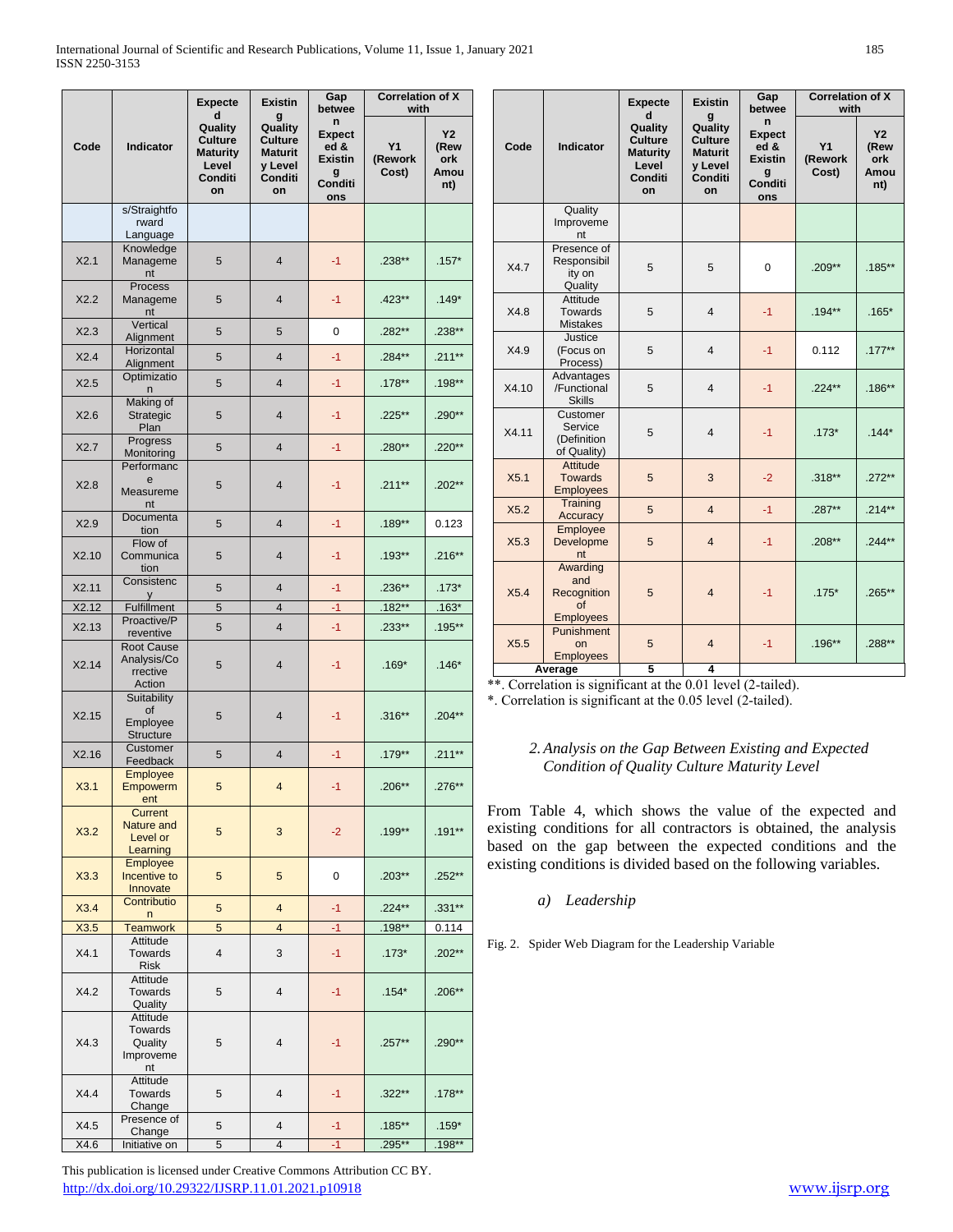

Based on Figure 2 above, the quality culture maturity condition for the leadership variable is at level 5 while the existing condition for quality culture maturity is at level 4 which is "managed", or more specifically, the implementation of quality culture in leadership has been defined and has been routinely implemented but has not been regularly evaluated or even if it has, the evaluation results are not followed up with improvements. This shows that there are 1 to 2 levels of gap in the maturity levels in the leadership dimension that must be achieved in order to reduce construction failures, where in previous research, it has been explained to be related to the development of the organization's mission and goals for sustainable development [9].

The biggest gap is in Indicator X1.6, "Setting Expectations/Straightforward Language" which is currently at the "Defined" level. Based on previous research, it is advisable for upper management to cooperate with employees when setting expectations so that they are clear, measurable, and mutually agreed to achieve Quality Culture Maturity at the "Continuous" level [10].

#### *b) Management & Communication*

Fig. 3. Spider Web Diagram for the Management & Communication Variable



 This publication is licensed under Creative Commons Attribution CC BY. <http://dx.doi.org/10.29322/IJSRP.11.01.2021.p10918> [www.ijsrp.org](http://ijsrp.org/)

As shown in Figure 3 above, the expected condition for the quality culture maturity level in the Management & Communication dimension is at level 5, while the existing condition of the quality culture maturity level is at level 4 "managed" which means that the application of quality culture in Management and Communication has been defined (defined), has been carried out regularly, but has not been evaluated regularly or if it has, the results of the evaluation are not followed up with improvements. This shows that there is 1 level of gap in the maturity level of the Management & Communication dimension that must be achieved to reduce construction failures, where based on previous research, is closely related to the managerial condition of an organization which can be the result of a lack of clear objectives and implementation strategy [22]. Meanwhile, there are indicators that have reached the expected conditions, namely, indicator X2.3 "Vertical Alignment".

#### *c) Employee Participation and Empowerment*

Fig. 4. Spider Web Diagram for the Employee Participation & Empowerment Variable



Based on Figure 4 above, the expected condition for the quality culture maturity level for the employee participation and empowerment dimension is at level 5 while the existing condition of quality culture maturity level is at Level 4 "managed", which means that the quality culture on employee participation and empowerment has been defined, has been carried out regularly, but has not been evaluated regularly or if it has, the results of the evaluation are not followed up with improvements. This shows that there are 1 to 2 levels of gap of maturity levels in the dimension of Participation and Empowerment that must be achieved to reduce construction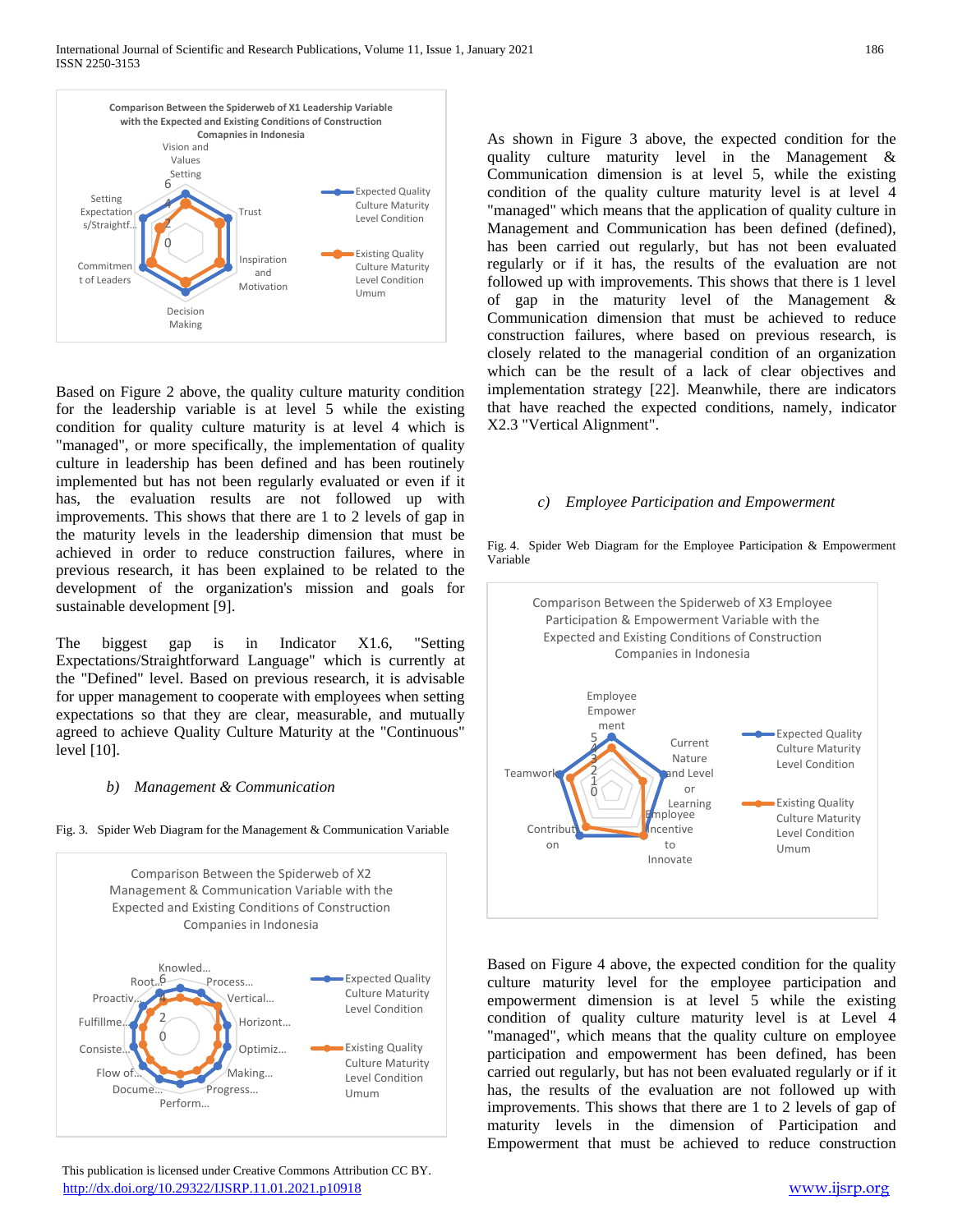failures, where based on previous research, an emphasis on team learning, organizational learning with collaborative learning that goes beyond individual employees, employees' incentive to behave in a new way new will affect the empowerment process where power flows down from the vision of the company leader to employees [9].

The biggest gap is in Indicator X3.2 "Current Nature and Level of Learning" which is currently still at the "Defined" level. Based on previous research, it is recommended that companies create a system that aims to facilitate employees to share learning, information, and knowledge [10]. In addition, there are indicators that have reached the expected conditions, namely the X3.3 indicator "Employee Incentive to Innovate".

### *d) Organizational Attitude*





Based on Figure 5 above, the expected condition for the quality culture maturity level for Organizational Attitude is at level 5 while the existing condition for quality culture maturity level is at Level 4 "managed", which means that the application of quality culture to organizational attitudes has been defined, has been routinely implemented, but has not been evaluated regularly or even if so, the evaluation results are not followed up with improvements. This shows that there is 1 level of gap in the maturity level for the dimension of organizational attitudes that must be achieved to reduce construction failures. Based on previous research, it is explained that organizational attitudes are developed based on the quality culture that exists in the company [23]. In addition, there are indicators that have reached the expected conditions, namely the indicator X4.7 "Perceptions of Quality Responsibility".

# *e) Investasi pada SDM*

Fig. 6. Spider Web Diagram for the Investment on Human Resources Variable



Based on Figure 6 above, the expected condition for the quality culture maturity level for investment in human resources is at level 5 while the existing condition is at Level 4 "managed", which means that the application of quality culture to investment in human resources has been defined, has been routinely implemented, but has not been evaluated regularly or even if it has, the results of the evaluation have not been followed up with improvements. This shows that there are 1 to 2 levels of gap in the maturity levels in the dimension of investment in human resources that must be achieved to reduce construction failures. Based on previous research, it is known that this variable includes intellectual capital as skills and the laborers' knowledge regarding quality culture implementation [9].

The biggest gap is in Indicator X5.1 "Attitude to Employees" which is currently still at the "Defined" level. Based on previous research, it is recommended that the company views employees as the main asset of the company and providing commitment and guarantee of employee welfare [9].

This research is only limited to the case study of contractors in Indonesia, therefore further research can be developed for larger data samples. The limitation of this research is to analyze the gap between the existing and the expected conditions on the maturity level of quality culture in construction companies in Indonesia. However, further research can be conducted to develop technical strategies or systems with the aim of increasing the maturity level of the quality culture in order to reduce construction failures in Indonesia.

### V. CONCLUSION

If seen from the deviation value between the existing and expected condition of the maturity level of quality culture in contractors in Indonesia and the value of its effect on the indicators of quality failure, there is a recommendation that can